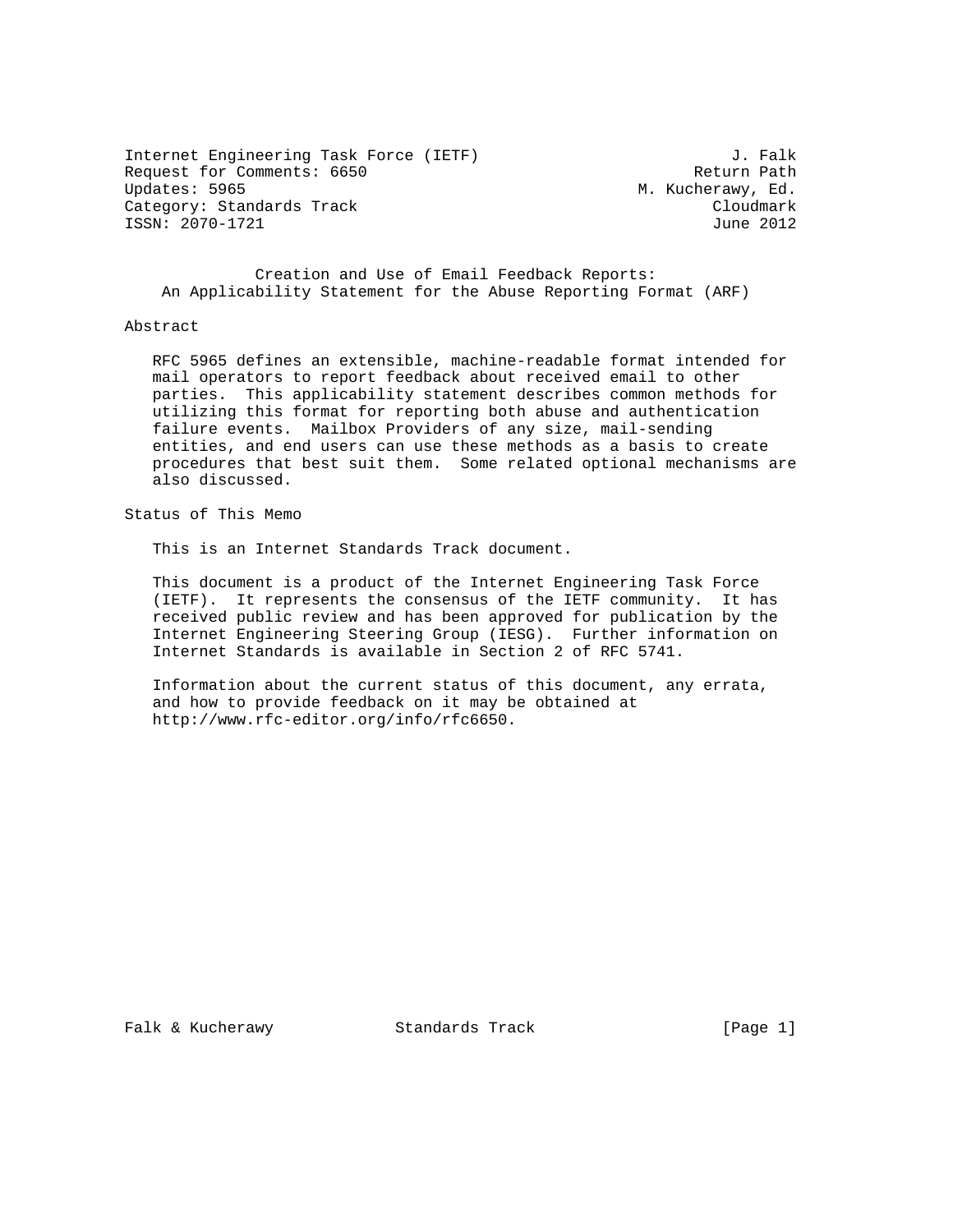# Copyright Notice

 Copyright (c) 2012 IETF Trust and the persons identified as the document authors. All rights reserved.

 This document is subject to BCP 78 and the IETF Trust's Legal Provisions Relating to IETF Documents

 (http://trustee.ietf.org/license-info) in effect on the date of publication of this document. Please review these documents carefully, as they describe your rights and restrictions with respect to this document. Code Components extracted from this document must include Simplified BSD License text as described in Section 4.e of the Trust Legal Provisions and are provided without warranty as described in the Simplified BSD License.

## Table of Contents

| 2.1 |                                                           |
|-----|-----------------------------------------------------------|
|     | 3. Solicited and Unsolicited Reports 4                    |
|     | 4. Generating and Handling Solicited Abuse Reports 4      |
|     | 4.1. General Considerations for Feedback Providers 4      |
|     |                                                           |
|     |                                                           |
|     | 4.4. General Considerations for Feedback Consumers 5      |
|     |                                                           |
|     |                                                           |
|     | 5. Generating and Handling Unsolicited Abuse Reports      |
|     |                                                           |
|     |                                                           |
|     |                                                           |
|     |                                                           |
|     |                                                           |
|     | 6. Generating Automatic Authentication Failure Reports 10 |
|     |                                                           |
|     | 7.1. Security Considerations in Other Documents 11        |
|     |                                                           |
|     |                                                           |
|     |                                                           |
|     |                                                           |
|     |                                                           |
|     |                                                           |
|     |                                                           |
|     |                                                           |
|     |                                                           |

Falk & Kucherawy Standards Track [Page 2]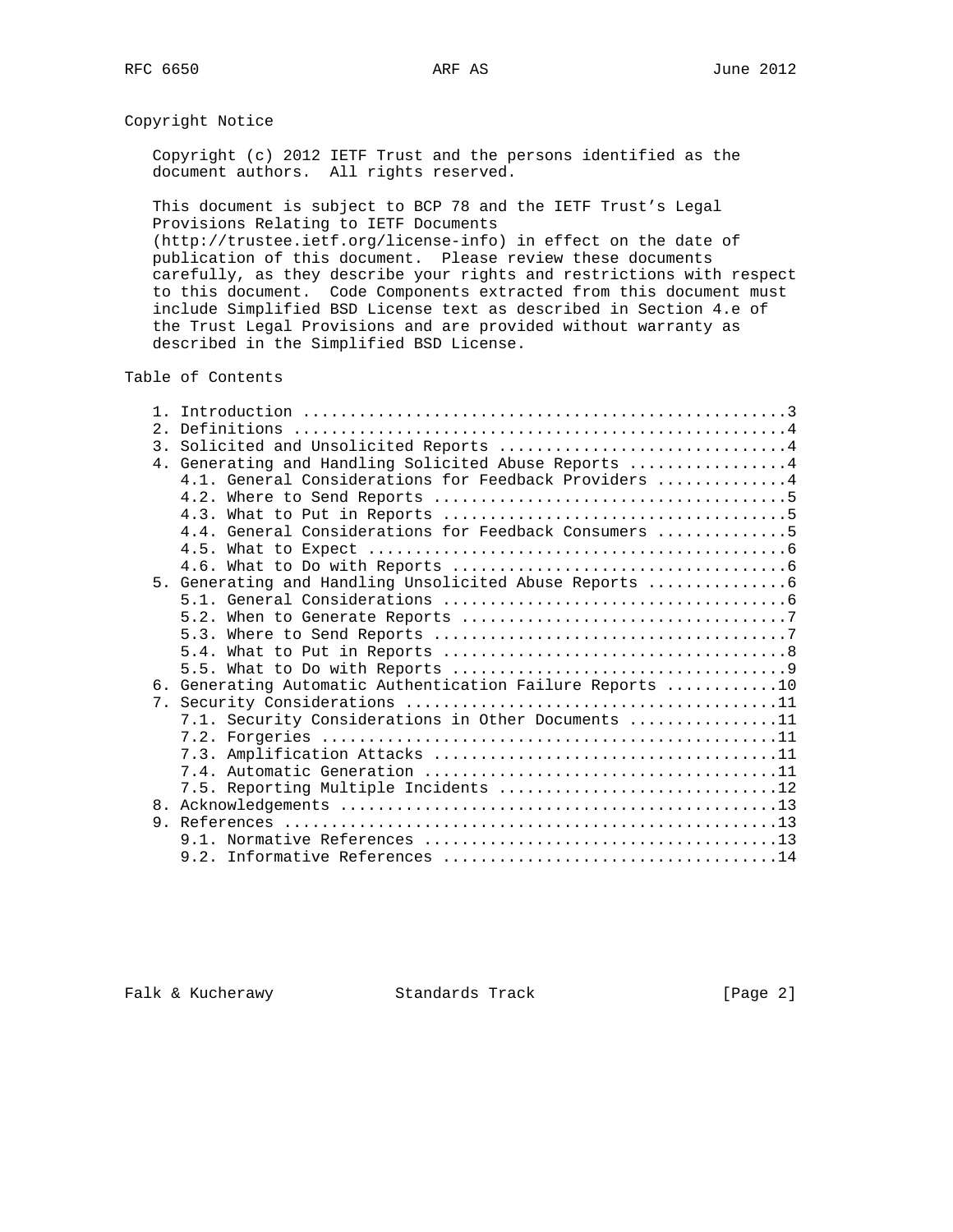# 1. Introduction

 The Abuse Reporting Format (ARF) was initially developed for two very specific use cases. Initially, it was intended to be used for reporting feedback between large email operators, or from large email operators to end user network access operators, any of whom could be presumed to have automated abuse-handling systems. Secondarily, it is used by those same large mail operators to send those same reports to other entities, including those involved in sending bulk email for commercial purposes. In either case, the reports would be triggered by direct end user action such as clicking on a "report spam" button in their email client.

 Though other uses for ARF as defined in [RFC5965] have been discussed (and may be documented similarly in the future), abuse reporting remains the primary application, with a small amount of adoption of extensions that enable authentication failure reporting.

 This applicability statement provides direction for using ARF in both contexts. It also includes some statements about the use of ARF in conjunction with other email technologies.

 The purpose for reporting abusive messages is to stop recurrences. The methods described in this document focus on automating abuse reporting as much as practical, so as to minimize the work of a site's abuse team. There are further reasons why abuse feedback generation is worthwhile, such as instruction of mail filters or reputation trackers, or initiation of investigations of particularly egregious abuses. These other applications are not discussed in this memo.

 Further introduction to this topic may be found in [RFC6449], which has more information about the general topic of abuse reporting. Many of the specific ARF guidelines in this document were taken from the principles presented in [RFC6449].

 At the time of publication of this document, five feedback types are registered. This document only discusses two of them ("abuse" [RFC5965] and "auth-failure" [RFC6591]), as they are seeing sufficient use in practice that applicability statements can be made about them. The others, i.e., "fraud" [RFC5965], "other" [RFC5965], and "not-spam" [RFC6430], are either too new or too seldom used to be included here.

Falk & Kucherawy Standards Track [Page 3]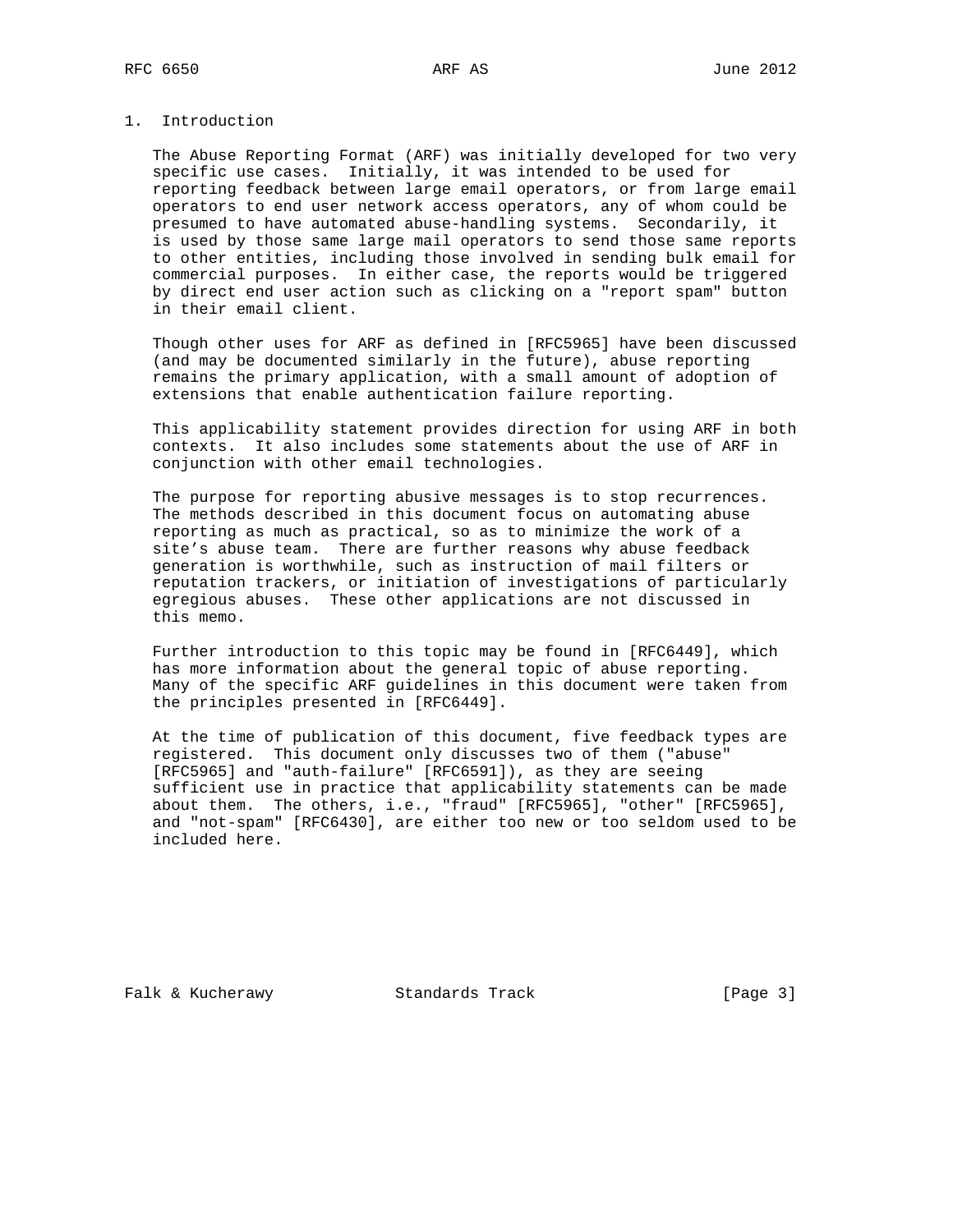# 2. Definitions

 The key words "MUST", "MUST NOT", "REQUIRED", "SHALL", "SHALL NOT", "SHOULD", "SHOULD NOT", "RECOMMENDED", "MAY", and "OPTIONAL" in this document are to be interpreted as described in [RFC2119] and are intended to replace the Requirement Levels described in Section 3.3 of [RFC2026].

 Some of the terminology used in this document is taken from [RFC5598].

 "Mailbox Provider" refers to an organization that accepts, stores, and offers access to [RFC5322] messages ("email messages") for end users. Such an organization has typically implemented SMTP [RFC5321] and might provide access to messages through IMAP [RFC3501], the Post Office Protocol (POP) [RFC1939], a proprietary interface designed for HTTP [RFC2616], or a proprietary protocol.

#### 3. Solicited and Unsolicited Reports

 The original, and still by far the most common, application of [RFC5965] is when two mail systems make a private agreement to exchange abuse reports -- usually reports due to recipients manually reporting messages as spam. We refer to these as solicited reports.

 Other uses for ARF involve such reports sent between parties that don't know each other. These unsolicited reports are sent without prior arrangement between the parties as to the context and meaning of the reports. Therefore, the constraints on how these unsolicited reports need to be structured such that they are likely to be useful to the recipient -- e.g., to what address(es) they can usefully be sent, what issues they can be used to report, and how they can be handled by the receiver of the report -- are very different.

The two cases are covered separately in the sections that follow.

- 4. Generating and Handling Solicited Abuse Reports
- 4.1. General Considerations for Feedback Providers

 A Mailbox Provider receives reports of abusive or unwanted mail from its users, most often by providing a "report spam" button (or similar nomenclature) in the MUA (Mail User Agent). The method of transferring this message and any associated metadata from the MUA to the Mailbox Provider's ARF processing system is not defined by any standards document but is discussed further in Section 3.2 of [RFC6449]. Policy concerns related to the collection of this data are discussed in Section 3.4 of [RFC6449].

Falk & Kucherawy Standards Track [Page 4]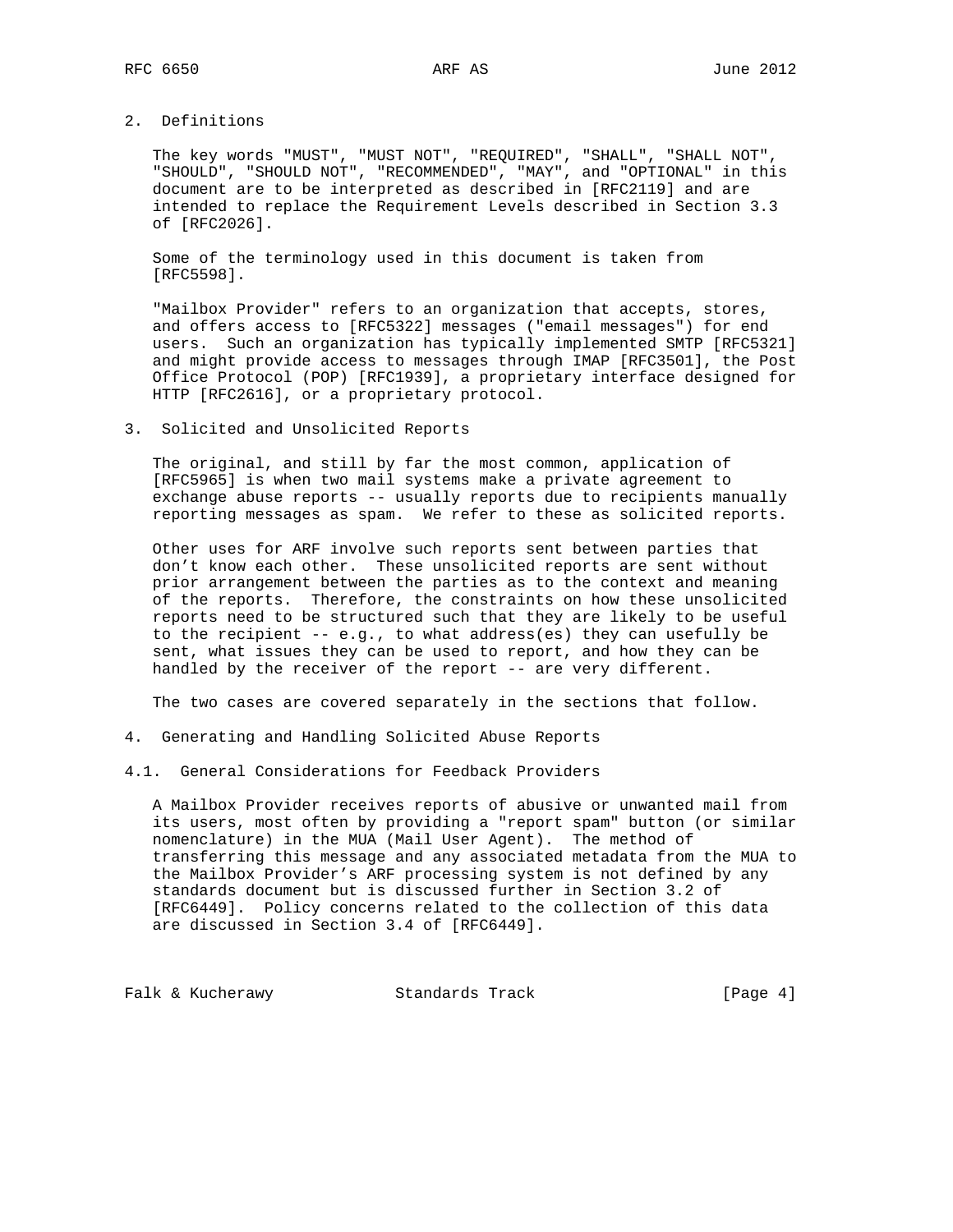To implement the recommendations of this memo, the reports are formatted per [RFC5965] and transmitted as an email message [RFC5322], typically using SMTP [RFC5321].

 Ongoing maintenance of an ARF processing system is discussed in Section 3.6 of [RFC6449].

4.2. Where to Send Reports

 The Mailbox Provider SHOULD NOT send reports to addresses that have not explicitly requested them. A valid deviation might be the result of local policy instructions. The process whereby such parties may request the reports is discussed in Section 3.5 of [RFC6449].

4.3. What to Put in Reports

 The reports SHOULD use "Feedback-Type: abuse" for the report type. Although a Mailbox Provider generating the reports can use other types appropriate to the nature of the abuse being reported, the operator receiving the reports might not treat different feedback types differently.

 The following fields are optional in [RFC5965] but SHOULD be used in this context when their corresponding values are available: Original-Mail-From, Arrival-Date, Source-IP, and Original-Rcpt-To. Other optional fields can be included as deemed appropriate by the implementer.

User-identifiable data MAY be obscured as described in [RFC6590].

4.4. General Considerations for Feedback Consumers

 ARF report streams are established proactively between Feedback Providers and Feedback Consumers. Recommendations for preparing to request feedback are discussed in Section 4.1 of [RFC6449].

 Operators MUST be able to accept ARF [RFC5965] reports as email messages [RFC5322] over SMTP [RFC5321]. These messages, and other types of email messages that can be received, are discussed in Section 4.2 of [RFC6449].

 Recipients of feedback reports that are part of formal feedback arrangements have to be capable of handling large volumes of reports. This could require automation of report processing as discussed in Section 4.4 of [RFC6449].

Falk & Kucherawy Standards Track [Page 5]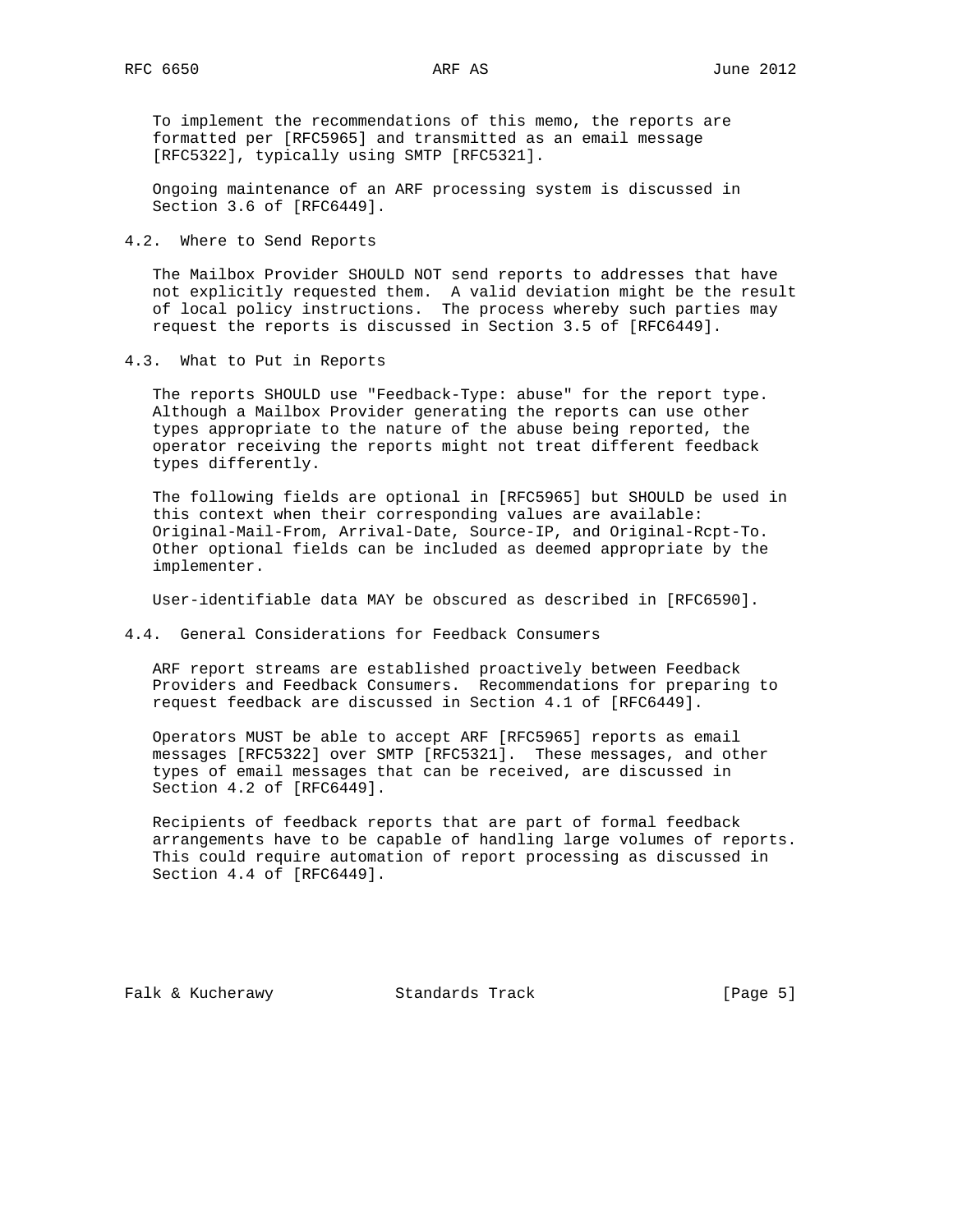## 4.5. What to Expect

 The list of valid Feedback-Types is defined in [RFC5965], which created an IANA registry for valid values to allow for extensions. However, to allow for handling of new types that are not yet supported, an automated report processing system MUST NOT reject (in the SMTP sense) a report based solely on an unknown Feedback-Type. The automated system can simply set reports of unknown types aside for manual handling. However, Mailbox Providers might only make use of the "abuse" Feedback-Type. Therefore, report receivers might be required to do additional analysis to separate different types of abuse reports after receipt if they do not have prior specific knowledge of the sender of the report.

 Report receivers MUST accept reports that have obscured their user identifiable data as described in [RFC6590]. That document also discusses the handling of such reports. This technique is also discussed in Section 4.4 of [RFC6449].

4.6. What to Do with Reports

 Section 4.3 of [RFC6449] discusses actions that mail operators might take upon receiving a report (or multiple reports).

- 5. Generating and Handling Unsolicited Abuse Reports
- 5.1. General Considerations

 It is essential for report recipients to be capable of throttling reports being sent to avoid damage to their own installations. Therefore, Feedback Providers MUST provide a way for report recipients to request that no further reports be sent. Unfortunately, no standardized mechanism for such requests exists to date, and all existing mechanisms for meeting this requirement are out-of-band.

 Message authentication is generally a good idea, but it is especially important to encourage credibility of, and thus response to, unsolicited reports. Therefore, as with any other message, Feedback Providers sending unsolicited reports SHOULD send reports that they expect will pass the Sender Policy Framework (SPF) [RFC4408] and/or DomainKeys Identified Mail (DKIM) [RFC6376] checks.

Falk & Kucherawy Standards Track [Page 6]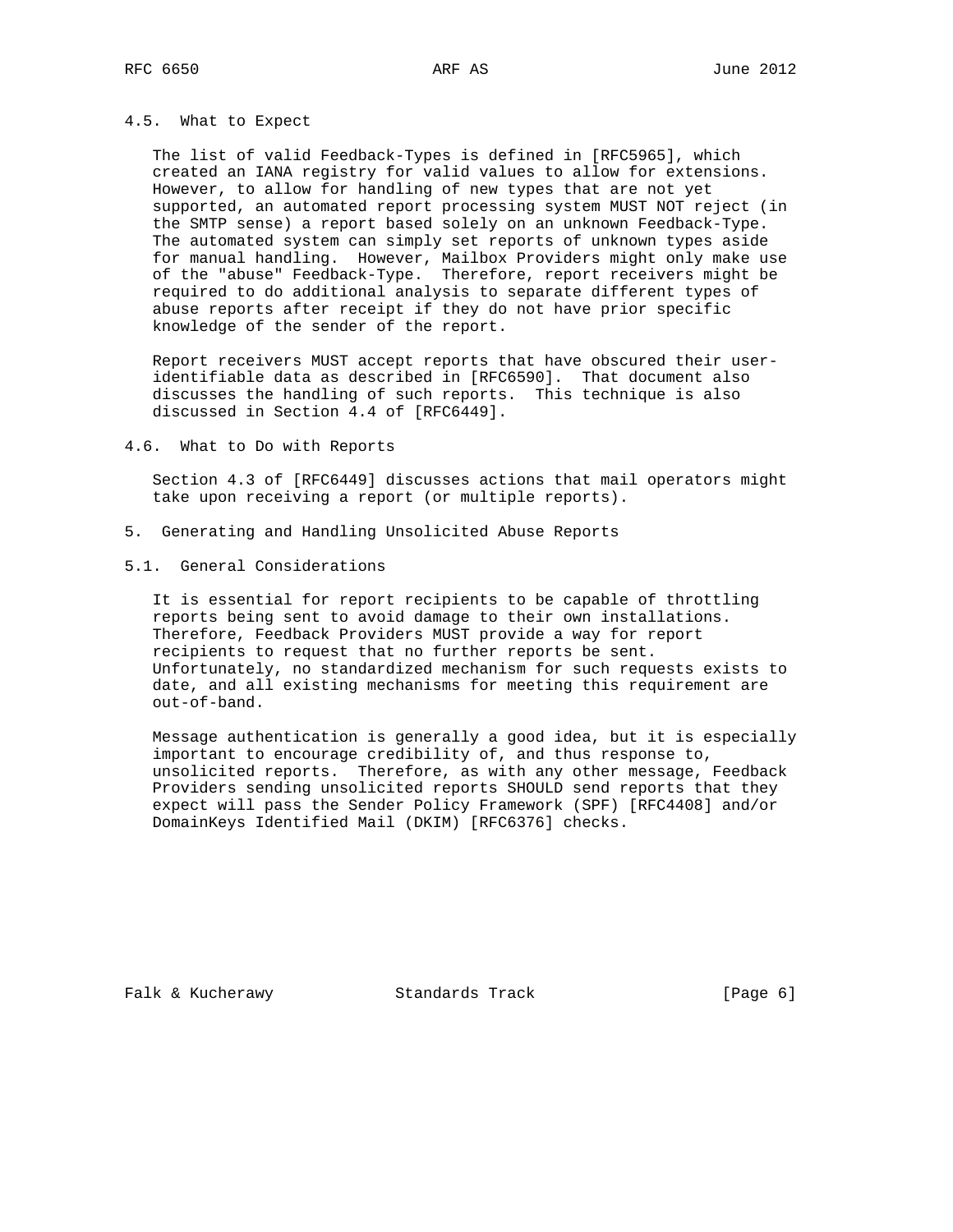## 5.2. When to Generate Reports

 Handling of unsolicited reports has a significant cost to the report receiver. Senders of unsolicited reports, especially those sending large volumes of them automatically, SHOULD NOT send reports that cannot be used as a basis for action by the recipient, whether this is due to the report being sent about an incident that is not abuse related, the report being sent to an email address that won't result in action, or the content or format of the report being hard for the recipient to read or use.

 Feedback Providers SHOULD NOT report all mail sent from a particular sender merely because some of it is determined to be abusive.

 Mechanical reports of mail that "looks like" spam, based solely on the results of inline content analysis tools, SHOULD NOT be sent since, because of their subjective nature, they are unlikely to provide a basis for the recipient to take action. Complaints generated by end users about mail that is determined by them to be abusive, or mail delivered to "spam trap" or "honeypot" addresses, are far more likely to be accurate and MAY be sent.

 If a Feedback Provider applies SPF [RFC4408] to arriving messages, a report SHOULD NOT be generated to the RFC5321.MailFrom domain if the SPF evaluation produced a "Fail", "SoftFail", "TempError", or "PermError" report, as no reliable assertion or assumption can be made that use of the domain was authorized. A valid exception would be specific knowledge that the SPF result is not definitive for that domain under those circumstances (for example, a message that is also signed using DKIM [RFC6376] by the same domain, and that signature validates).

#### 5.3. Where to Send Reports

 Rather than generating feedback reports themselves, MUAs SHOULD create abuse reports and send these reports back to their Mailbox Providers so that they can generate and send ARF messages on behalf of end users (see Section 3.2 of [RFC6449]). This allows centralized processing and tracking of reports, and provides training input to filtering systems. There is, however, no standard mechanism for this signaling between MUAs and Mailbox Providers to trigger abuse reports.

 Feedback Providers SHOULD NOT send reports to recipients that are uninvolved or only peripherally involved. For example, they SHOULD NOT send reports to the operator of every Autonomous System in the path between the apparent originating system and the operator

Falk & Kucherawy Standards Track [Page 7]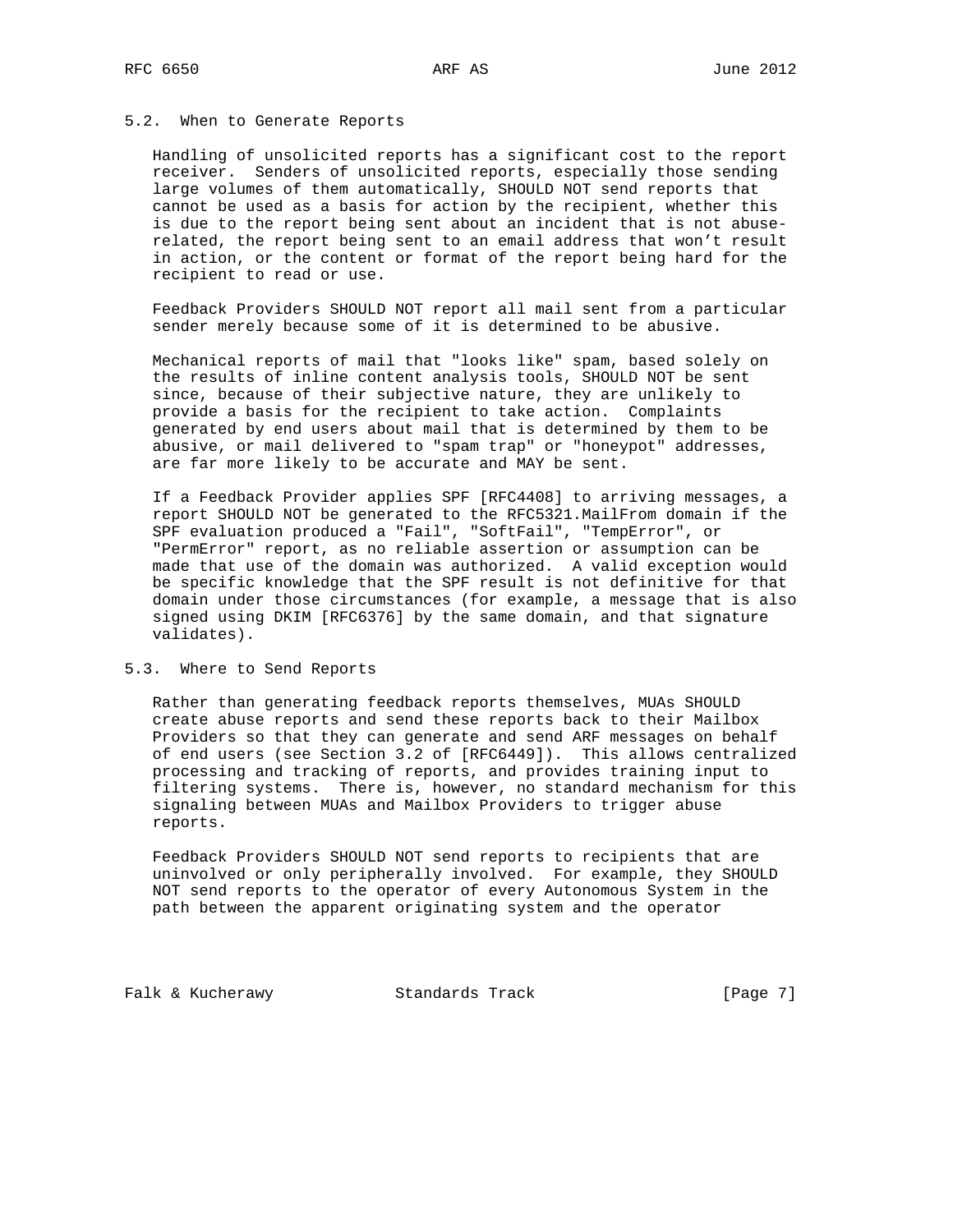generating the report. Instead, they need to send reports to recipients that are both responsible for the messages and able to do something about them.

 Deciding where to send an unsolicited report will typically rely on heuristics. Abuse addresses in WHOIS [RFC3912] records of the IP address relaying the subject message and/or of the domain name found in the results of a PTR ("reverse lookup") query on that address are likely reasonable candidates, as is the abuse@domain role address (see [RFC2142]) of related domains. Unsolicited reports SHOULD NOT be sent to email addresses that are not clearly intended to handle abuse reports. Legitimate candidates include those found in WHOIS records or on a web site that either are explicitly described as an abuse contact or are of the form "abuse@domain".

 Where an abusive message is authenticated using a domain-level authentication technology such as DKIM [RFC6376] or SPF [RFC4408], the domain that has been verified by the authentication mechanism is often a reasonable candidate for receiving feedback about the message. For DKIM, though, while the authenticated domain has some responsibility for the mail sent, it can be a poor contact point for abuse issues (for example, it could represent the message's author but not its sender, it could identify the bad actor responsible for the message, or it could refer to a domain that cannot receive mail at all).

 Often, unsolicited reports will have no meaning if sent to abuse reporting addresses belonging to the abusive parties themselves. In fact, it is possible that such reports might reveal information about complainants. Reports SHOULD NOT be sent to such addresses if they can be identified beforehand, except where the abusive party is known to be responsive to such reports.

5.4. What to Put in Reports

 Reports SHOULD use "Feedback-Type: abuse" but can use other types as appropriate. However, the Mailbox Provider generating the reports cannot assume that the operator receiving the reports will treat different Feedback-Types differently.

 Reports SHOULD include the following optional fields whenever their corresponding values are available and applicable to the report: Original-Mail-From, Arrival-Date, Source-IP, and Original-Rcpt-To. Other optional fields can be included as deemed appropriate by the implementer.

Falk & Kucherawy Standards Track [Page 8]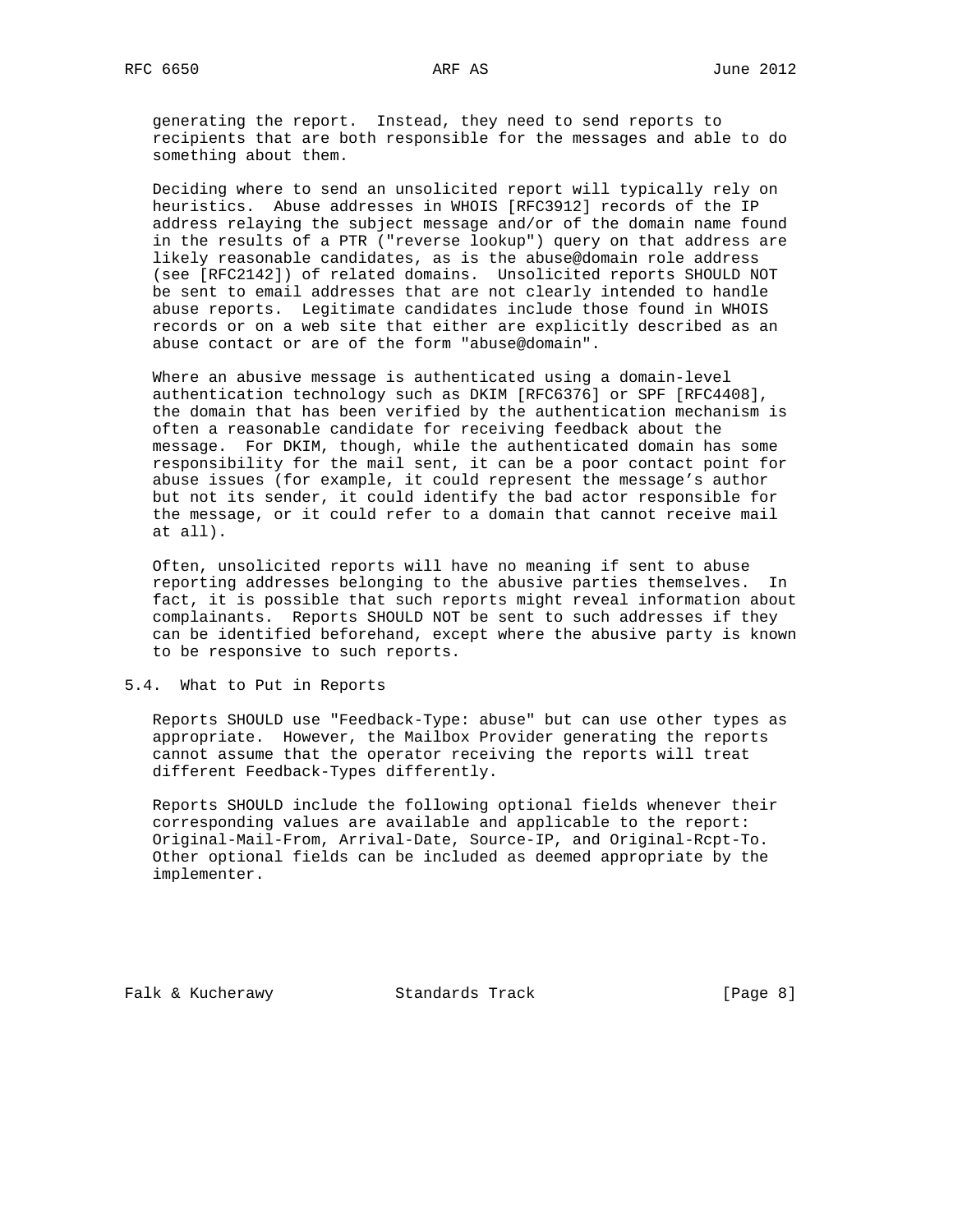Experience suggests that the use of ARF is advisable in most contexts. Automated recipient systems can handle abuse reports sent in ARF at least as well as any other format such as plain text, with or without a copy of the message attached. That holds even for systems that did not request ARF reports, assuming such reports are generated considering the possibility of recipients that don't use automated ARF parsing. Anyone sending unsolicited reports in ARF can legitimately presume that some recipients will only be able to access the human-readable (first, text/plain) part of it and SHOULD include all information needed also in this part. Further, they SHOULD ensure that the report is readable when viewed as plain text, to give low-end ticketing systems as much assistance as possible. In extreme cases, failure to take these steps may result in the report being discarded or ignored.

5.5. What to Do with Reports

 Receivers of unsolicited reports can take advantage of the standardized parts of ARF to automate processing. Independent of the sender of the report, they can improve processing by separating valid reports from invalid reports by, for example, looking for references to IP address ranges, domains, and mailboxes for which the recipient organization is responsible in the copy of the reported message, and by correlating multiple reports of similar messages to identify bulk email senders.

 Per Section 4.4 of [RFC6449], a network service provider MAY use ARF data for automated forwarding of feedback messages to the originating customer.

 Published abuse mailbox addresses SHOULD NOT reject non-ARF messages based solely on the format, as generation of ARF messages can occasionally be unavailable or not applicable. Deviation from this requirement could be done due to local policy decisions regarding other message criteria.

 Although [RFC6449] suggests that replying to feedback is not useful, in the case of receipt of ARF reports where no feedback arrangement has been established, a non-automated reply might be desirable to indicate what action resulted from the complaint, heading off more severe filtering by the Feedback Provider. In addition, using an address that cannot receive replies precludes any requests for additional information and increases the likelihood that further reports will be discarded or blocked. Thus, a Feedback Provider sending unsolicited reports SHOULD NOT generate reports for which a reply cannot be received. Where an unsolicited report results in the establishment of contact with a responsible and responsive party, this data can be saved for future complaint handling and possible

Falk & Kucherawy Standards Track [Page 9]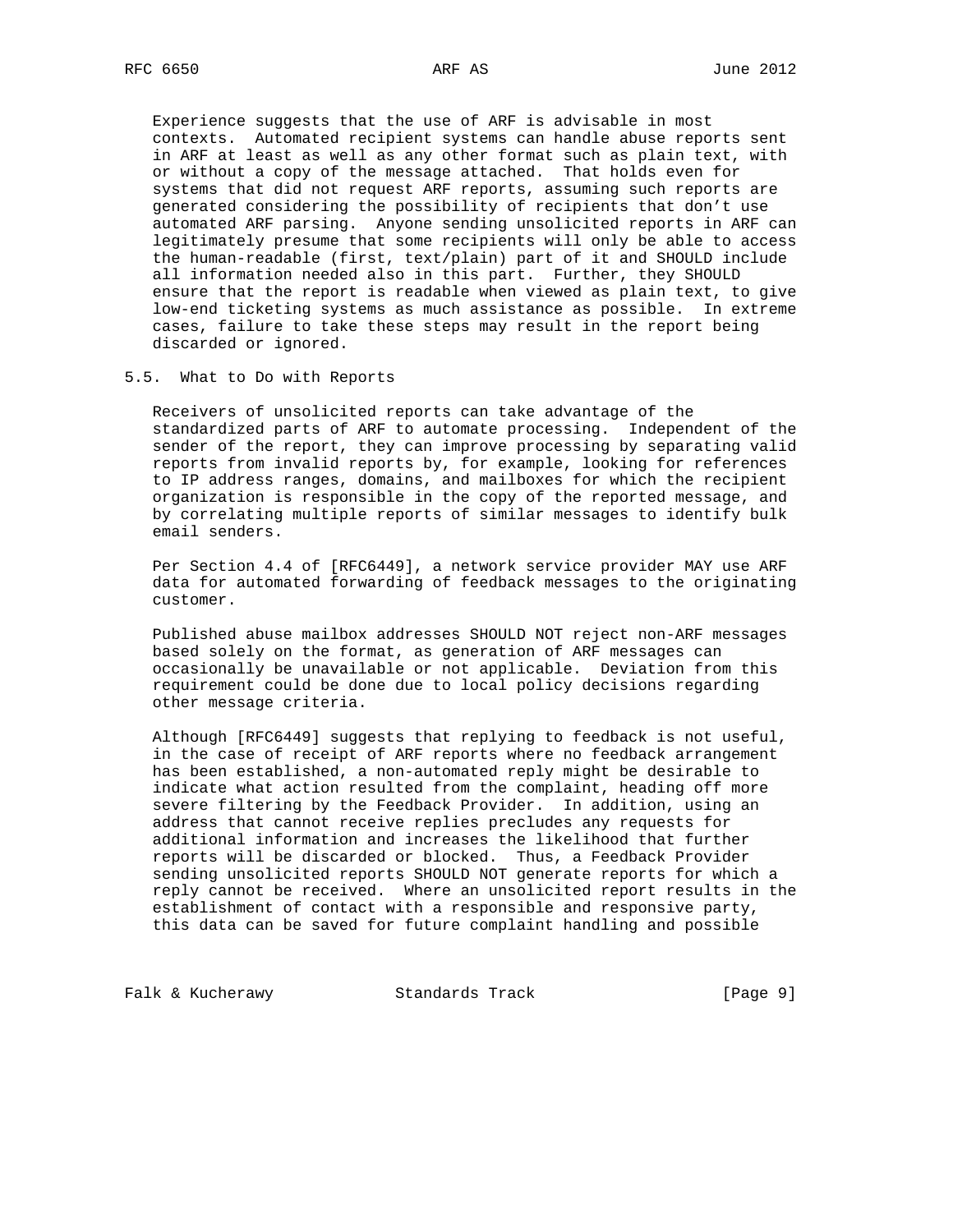establishment of a formal (solicited) feedback arrangement. See Section 3.5 of [RFC6449] for a discussion of establishment of feedback arrangements.

6. Generating Automatic Authentication Failure Reports

 There are some cases where report generation is caused by automation rather than user requests. A specific example of this is reporting, using ARF (or extensions to it), of messages that fail particular message authentication checks. Examples of this include [RFC6651] and [RFC6652]. The considerations presented below apply in those cases.

 The applicability statement for this use case is somewhat smaller, as many of the issues associated with abuse reports are not relevant to reports about authentication failures.

 Automatic feedback generators MUST select actual message recipients based on data provided by willing report receivers. In particular, recipients MUST NOT be selected using heuristics.

 If the message under evaluation by the Verifier is an ARF [RFC5965] message, a report MUST NOT be automatically generated.

 The message for a new report sent via SMTP MUST be constructed so as to avoid amplification attacks, deliberate or otherwise. The envelope sender address of the report MUST be chosen so that these reports will not generate mail loops. Similar to Section 2 of [RFC3464], the envelope sender address of the report MUST be chosen to ensure that no feedback reports will be issued in response to the report itself. Therefore, when an SMTP transaction is used to send a report, the MAIL FROM command SHOULD use the NULL reverse-path, i.e., "MAIL FROM:<>". An exception to this would be the use of a reverse path selected such that SPF checks on the report will pass; in such cases, the operator will need to make provisions to avoid the amplification attack or mail loop via other means.

 Reports SHOULD use "Feedback-Type: auth-failure" but MAY use other types as appropriate. However, the Mailbox Provider generating the reports cannot assume that the operator receiving the reports will treat different Feedback-Types differently.

 These reports SHOULD include the following fields, although they are optional in [RFC5965], whenever their corresponding values are available: Original-Mail-From, Arrival-Date, Source-IP, and Original-Rcpt-To. Other optional fields can be included as deemed appropriate by the implementer.

Falk & Kucherawy Standards Track [Page 10]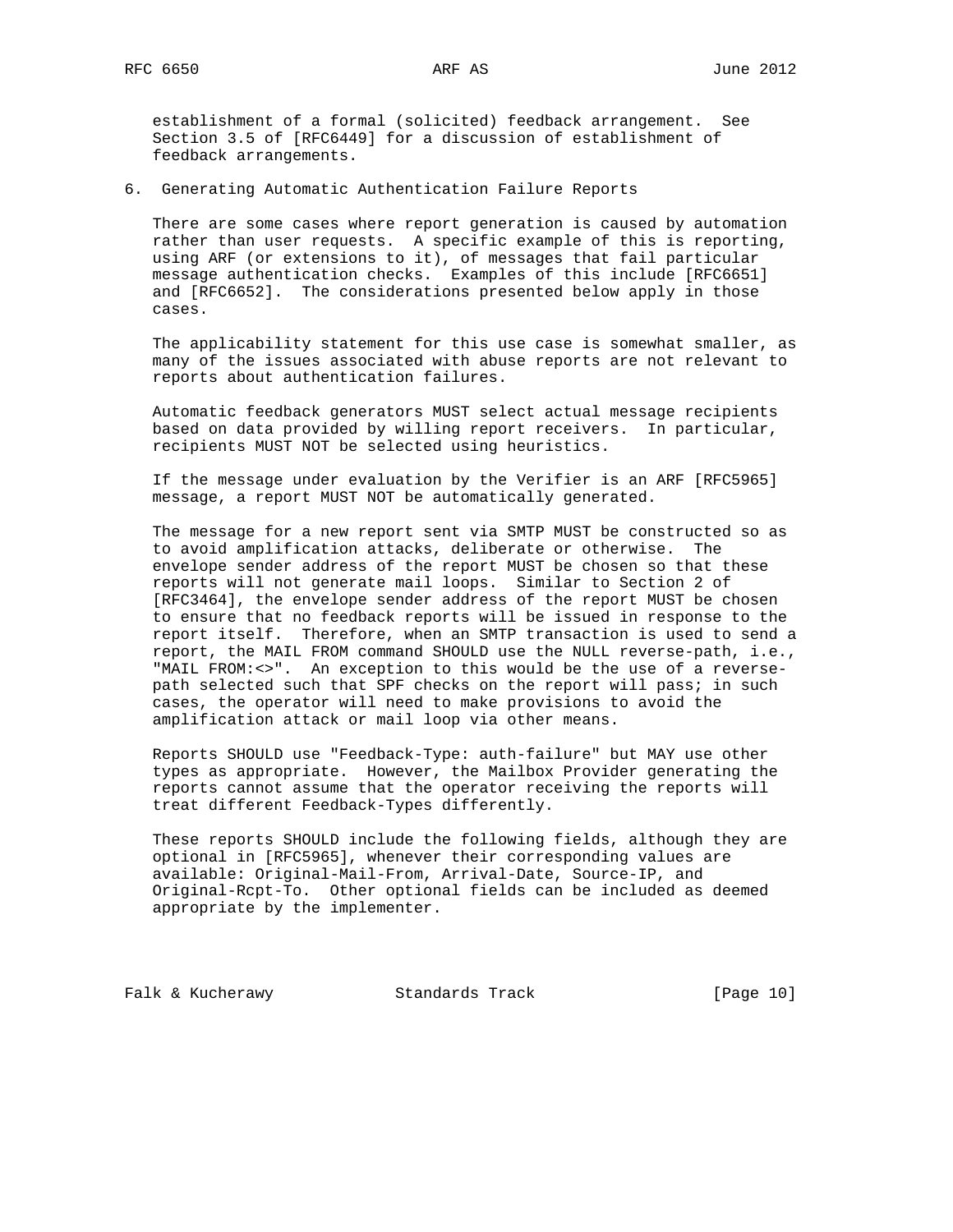## 7. Security Considerations

7.1. Security Considerations in Other Documents

 Implementers are strongly urged to review, at a minimum, the Security Considerations sections of [RFC5965] and [RFC6449].

## 7.2. Forgeries

 Feedback Providers that relay user complaints directly, rather than by reference to a stored message (e.g., IMAP or POP), could be duped into sending a complaint about a message that the complaining user never actually received, as an attack on the purported originator of the falsified message. Feedback Providers need to be resilient to such attack methods.

 Also, these reports may be forged as easily as ordinary Internet electronic mail. User agents and automatic mail handling facilities (such as mail distribution list exploders) that wish to make automatic use of reports of any kind should take appropriate precautions to minimize the potential damage from denial-of-service attacks.

 Perhaps the simplest means of mitigating this threat is to assert that these reports should themselves be signed with something like DKIM and/or authorized by something like SPF. Note, however, that if there is a problem with the email infrastructure at either end, DKIM and/or SPF may result in reports that aren't trusted or even accepted by their intended recipients, so it is important to make sure those components are properly configured. The use of both technologies in tandem can resolve this concern to a degree, since they generally have disjoint failure modes.

#### 7.3. Amplification Attacks

 Failure to comply with the recommendations regarding selection of the envelope sender can lead to amplification denial-of-service attacks. This is discussed in Section 6 as well as in [RFC3464].

### 7.4. Automatic Generation

 ARF [RFC5965] reports have historically been generated individually as a result of some kind of human request, such as someone clicking a "Report Abuse" button in a mail reader. In contrast, the mechanisms described in some extension documents (i.e., [RFC6651] and [RFC6652]) are focused around automated reporting. This obviously implies the

Falk & Kucherawy Standards Track [Page 11]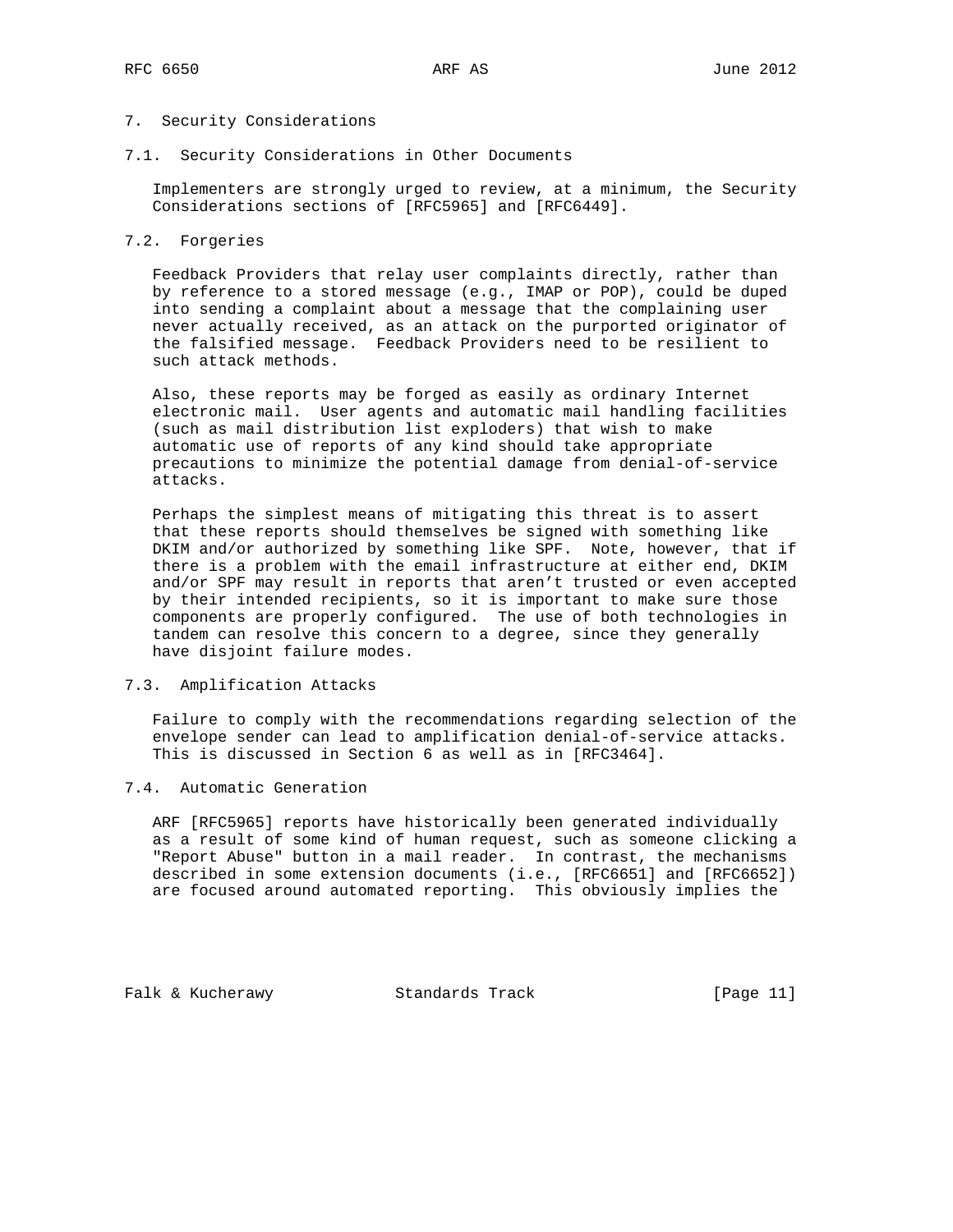potential for much larger volumes or higher frequency of messages, and thus greater mail system load (both for Feedback Providers and report receivers).

 Those mechanisms are primarily intended for use in generating reports to aid implementers of DKIM [RFC6376], Author Domain Signing Practices (ADSP) [RFC5617], and SPF [RFC4408], and other related protocols during development and debugging. They are not generally intended for prolonged forensic use, specifically because of these load concerns. However, extended use is possible by ADministrative Management Domains (ADMDs) that want to keep a close watch for fraud or infrastructure problems. It is important to consider the impact of doing so on both Feedback Providers and the requesting ADMDs.

 A sender requesting these reports can cause its mail servers to be overwhelmed if it sends out signed messages whose signatures fail to verify for some reason, provoking a large number of reports from Feedback Providers. Similarly, a Feedback Provider could be overwhelmed by a large volume of messages requesting reports whose signatures fail to validate, as the Feedback Provider now needs to send reports back to the Signer.

 Limiting the rate of generation of these messages may be appropriate but threatens to inhibit the distribution of important and possibly time-sensitive information.

 In general ARF feedback loop terms, it is often suggested that Feedback Providers only create these (or any) ARF reports after an out-of-band arrangement has been made between two parties. These extension mechanisms provide ways to adjust parameters of an authorized abuse report feedback loop that is configured and activated by private agreement. The alternative (sending reports automatically based solely on data found in the messages) may have unintended consequences.

#### 7.5. Reporting Multiple Incidents

 If it is known that a particular host generates abuse reports upon certain incidents, an attacker could forge a high volume of messages that will trigger such a report. The recipient of the report could then be inundated with reports. This could easily be extended to a distributed denial-of-service attack by finding a number of report generating servers.

 The incident count referenced in ARF [RFC5965] provides a limited form of mitigation. The host that generates reports can elect to send reports only periodically, with each report representing a number of identical or nearly identical incidents. One might even do

Falk & Kucherawy Standards Track [Page 12]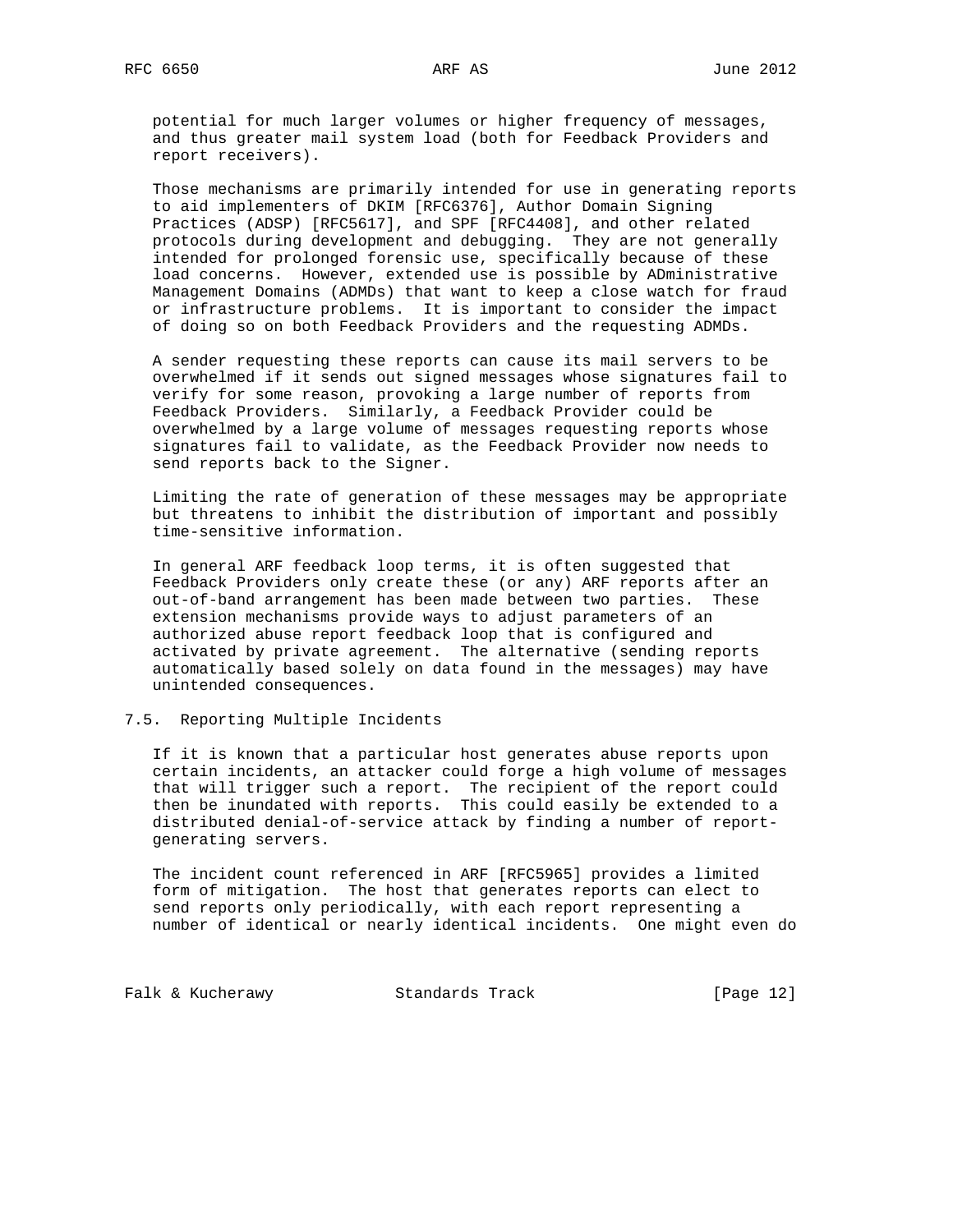something inverse-exponentially, sending reports for each of the first ten incidents, then every tenth incident up to 100, then every 100th incident up to 1000, etc., until some period of relative quiet after which the limitation resets.

 The use of this technique for "nearly identical" incidents in particular causes a degradation in reporting quality, however. If for example a large number of pieces of spam arrive from one attacker, a reporting agent could decide only to send a report about a fraction of those messages. While this averts a flood of reports to a system administrator, the precise details of each incident are similarly not sent.

 Other rate-limiting provisions might be considered, such as detecting a temporary failure response from the report destination and thus halting report generation to that destination for some period, or simply imposing or negotiating a hard limit on the number of reports to be sent to a particular receiver in a given time frame.

8. Acknowledgements

 The author and editor wish to thank Steve Atkins, John Levine, Shmuel Metz, S. Moonesamy, and Alessandro Vesely for their contributions to this memo.

 All of the best practices referenced by this document are found in [RFC6449], written within the Collaboration Committee of the Messaging Anti-Abuse Working Group (MAAWG).

 Finally, the original author wishes to thank the doctors and staff at the University of Texas MD Anderson Cancer Center for doing what they do.

- 9. References
- 9.1. Normative References
	- [RFC2119] Bradner, S., "Key words for use in RFCs to Indicate Requirement Levels", BCP 14, RFC 2119, March 1997.
	- [RFC5321] Klensin, J., "Simple Mail Transfer Protocol", RFC 5321, October 2008.
	- [RFC5322] Resnick, P., Ed., "Internet Message Format", RFC 5322, October 2008.
	- [RFC5598] Crocker, D., "Internet Mail Architecture", RFC 5598, July 2009.

| Falk & Kucherawy<br>Standards Track | [Page 13] |
|-------------------------------------|-----------|
|-------------------------------------|-----------|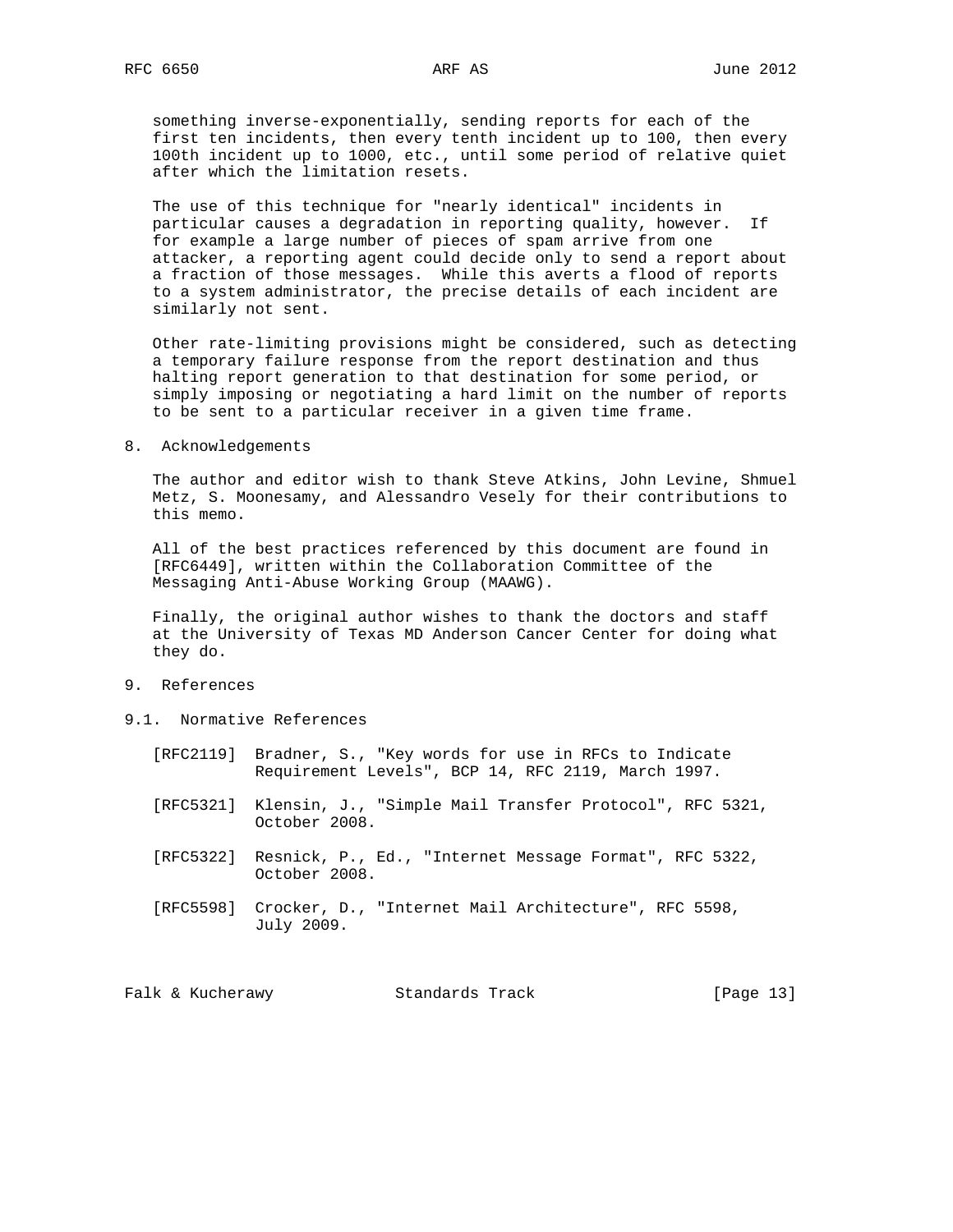- [RFC5965] Shafranovich, Y., Levine, J., and M. Kucherawy, "An Extensible Format for Email Feedback Reports", RFC 5965, August 2010.
- [RFC6591] Fontana, H., "Authentication Failure Reporting Using the Abuse Reporting Format", RFC 6591, April 2012.
- 9.2. Informative References
	- [RFC1939] Myers, J. and M. Rose, "Post Office Protocol Version 3", STD 53, RFC 1939, May 1996.
	- [RFC2026] Bradner, S., "The Internet Standards Process -- Revision 3", BCP 9, RFC 2026, October 1996.
	- [RFC2142] Crocker, D., "Mailbox Names for Common Services, Roles and Functions", RFC 2142, May 1997.
	- [RFC2616] Fielding, R., Gettys, J., Mogul, J., Frystyk, H., Masinter, L., Leach, P., and T. Berners-Lee, "Hypertext Transfer Protocol -- HTTP/1.1", RFC 2616, June 1999.
	- [RFC3464] Moore, K. and G. Vaudreuil, "An Extensible Message Format for Delivery Status Notifications", RFC 3464, January 2003.
	- [RFC3501] Crispin, M., "INTERNET MESSAGE ACCESS PROTOCOL VERSION 4rev1", RFC 3501, March 2003.
	- [RFC3912] Daigle, L., "WHOIS Protocol Specification", RFC 3912, September 2004.
	- [RFC4408] Wong, M. and W. Schlitt, "Sender Policy Framework (SPF) for Authorizing Use of Domains in E-Mail, Version 1", RFC 4408, April 2006.
	- [RFC5617] Allman, E., Fenton, J., Delany, M., and J. Levine, "DomainKeys Identified Mail (DKIM) Author Domain Signing Practices (ADSP)", RFC 5617, August 2009.
	- [RFC6376] Crocker, D., Ed., Hansen, T., Ed., and M. Kucherawy, Ed., "DomainKeys Identified Mail (DKIM) Signatures", RFC 6376, September 2011.
	- [RFC6430] Li, K. and B. Leiba, "Email Feedback Report Type Value: not-spam", RFC 6430, November 2011.

Falk & Kucherawy Standards Track [Page 14]